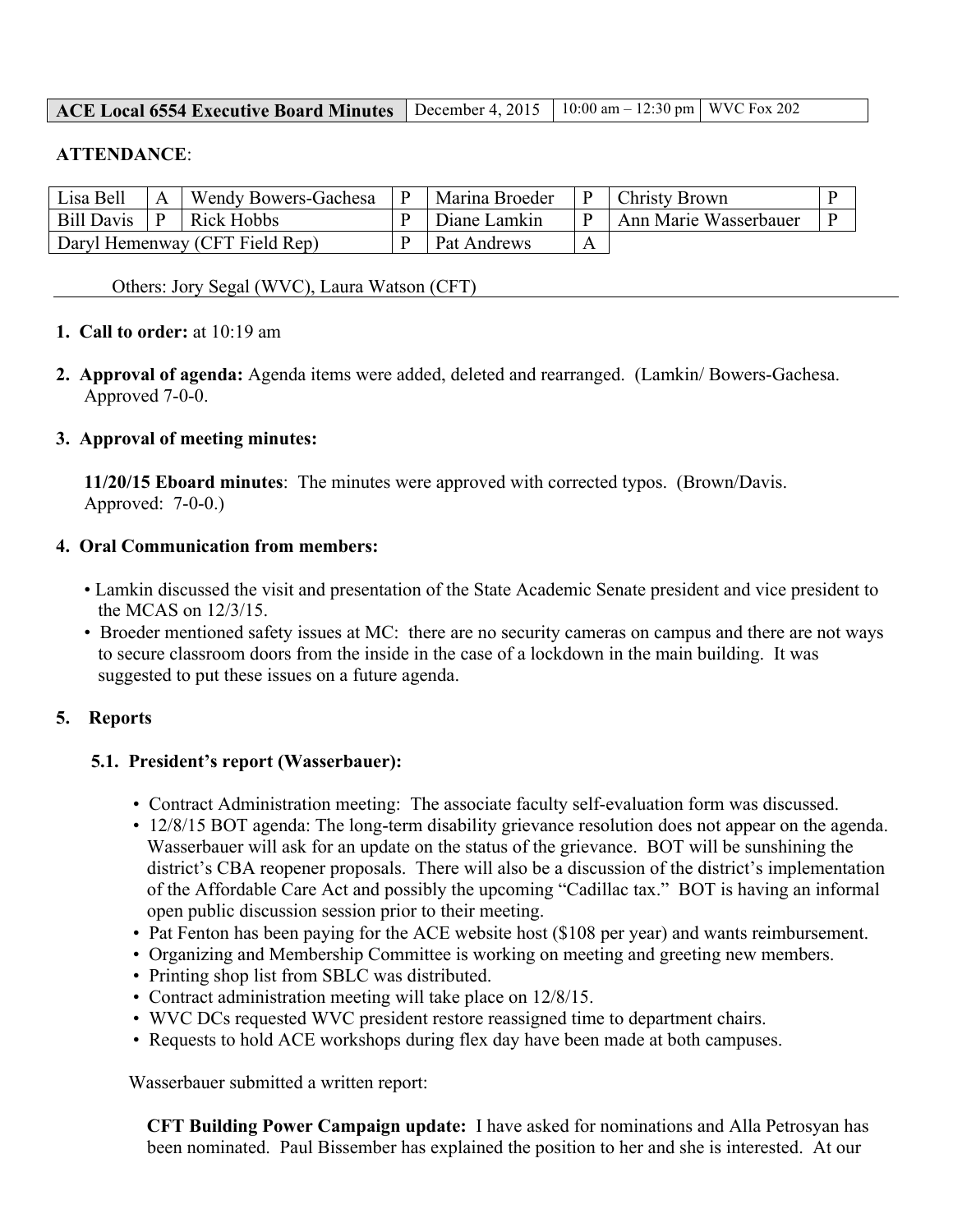### **2** ACE EXECUTIVE BOARD MINUTES 12/4/15

meeting on Friday I will ask for any other nominations candidates. The next step is interviews of candidates. CFT requires that the president and field representative be involved of the interviews with CFT.

M**ission College PGC Meeting:** On Monday, Nov. 23, I attended the Mission College PGC meeting. The PGC was reviewing the 2016-17 departmental plans and comparing the plans with the WSCH goal of 530. They asked me to inform them of my observations regarding differences and similarities in how MC PGC and WV PGC work.

**Performance Appraisals Review by WV Academic Senate:** On Tuesday, Nov. 24, as per the contract articles on Performance Appraisals, I went to the WV Academic Senate to get their input on the new associate faculty. The senators gave input on the form. Mission College Academic Senate has put me on their agenda for a future meeting as well. Their agendas in December are very full. MCAS President Thais Winsome hopes that we can review the form but it depends on getting time during the meetings.

**District Goals Committee:** On Tuesday, Nov. 24, District Goals Committee set the WSCH (efficiency) goal for 530 and reported it to the District Council (as per the contract.) This efficiency goal is lower than in the past (570, 550). It may result in higher student success. According to Ed Maduli, \$800,000 will be moved to the "associate faculty funding model" to cover the increased cost of lower efficiency. This meeting featured the results of new data that can show which schools our students transfer to and what majors they pursue. This kind of data has not been available before and can be very valuable.

**District Council:** On Monday, Nov. 30, at the District Council meeting:

• Chancellor Schmidt, who always presents the upcoming BOT agenda, there will be 1) a section to "sunshine" negotiation items with the unions; and 2) a presentation on future implications for us of Affordable Health Care Act.

• WV President Brad Davis announced he had awarded 1.0 reassigned time to Janis Kea, WV Distance Learning Co-chair, in order for her to coordinate Canvas training for WV faculty Spring 2016. I asked Rick Bennett if there is such a point person at Mission College and he said that John Spencer would be the point person.

• Chancellor Schmidt announced that AB288 (the dual enrollment bill) has passed and will affect community colleges and unions. Dual enrollment allows high school students to enroll in community college courses and receive both high school and college credit. Agreements need to be articulated across institutions. He said that a "toolkit" will be coming out January 2016 that might give more details to both high schools and colleges.

*Mailchimp* is an email service to create, send, and manage email newsletters (each message is called an "Email") to individual recipients. *Action Network* is a social action network that includes many more features.

**West Valley College PGC Meeting:** On Wednesday, Dec. 2, the WV PGC met and asked me to report back to them about the Executive Board's response to the division chairs' letter about PGC co-chairs' reassigned time. I reported that we had discussed the topics and that we are divided, with strong opinions on each side. In addition, I let them know that I have placed time for discussion of PGC on the list of future agenda items. The PGC stated that they stand by their letter and still strongly encourage the Executive Board to reconsider their decision.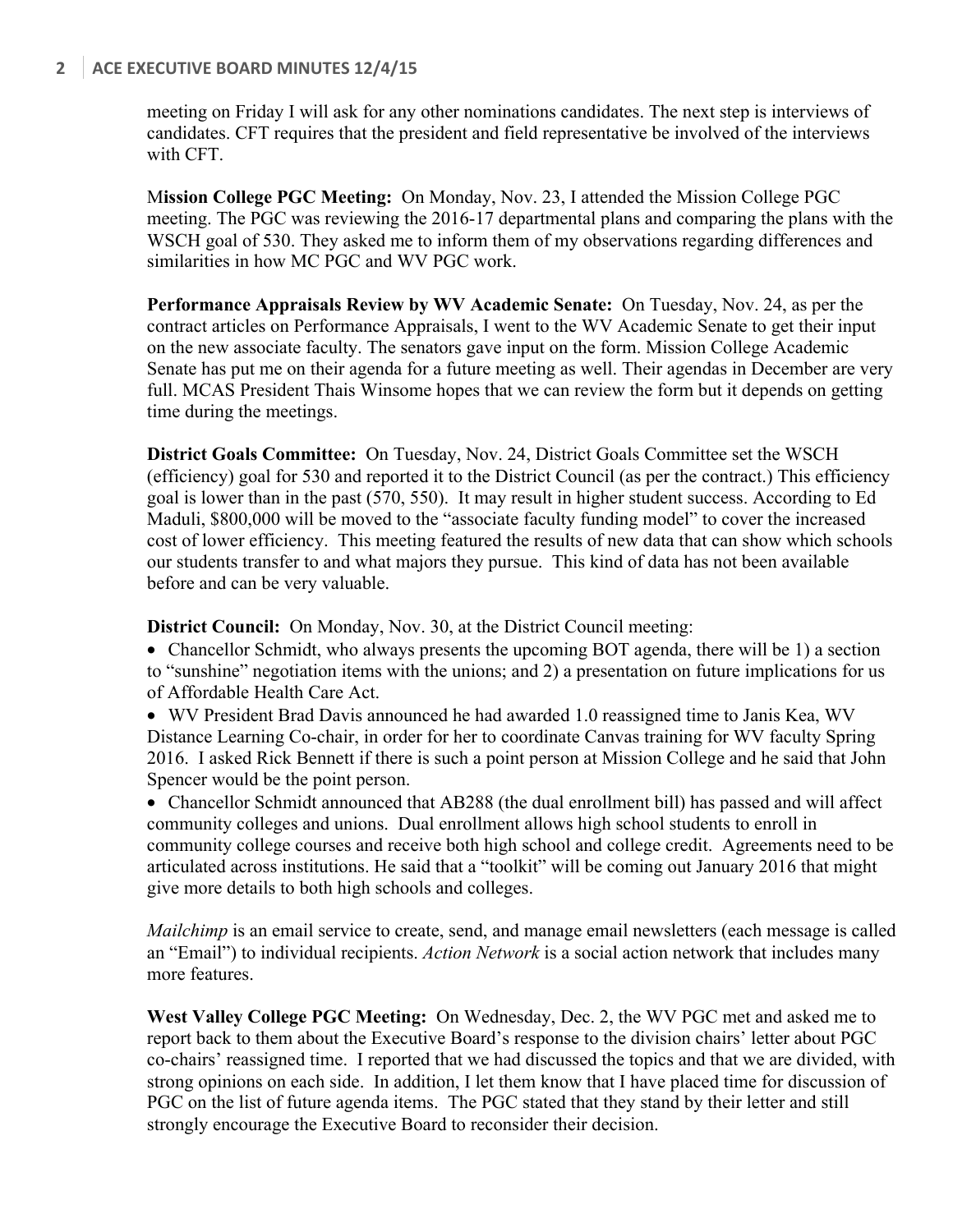On Thursday, Dec. 3, I will attend the **Mission College Academic Senate Meeting, ACE Political Action Committee.** I will report back on the Academic Senate meeting and Wendy will be able to report on the PAC meeting.

**Union computer software:** MS Word suite has been purchased and downloaded to the union computer.

### **5.2. Vice President's report (Bowers-Gachesa)**

• Evan Low will hold an open house on 12/7/15 from 3:30 pm – 6:00 pm in Cupertino.

Bowers-Gachesa submitted a written report:

- 1. Sent several mass emails via ACTION NETWORK
	- a. Earlier this semester, I investigated both Mail Chimp and ACTION NETWORK—ACTION NETWORK has greater functionality and we can use it for emails, events, petitions, letter campaigns and overall campaign planning, such as our contract campaign. In addition, ACTION NETWORK is an AFT product and is well supported with help staff (I've used this service lots lately). The only function it doesn't do is surveys. Leadernet is another option for surveys or even Survey Monkey. I am willing to train others in the use of ACTION NETWORK….in January!
	- b. 11/25/15 ACE AFT PAC committee announcement and recruitment for 12/3/15 meeting i. 115 activists targeted (contributors of PAC) with 57 opens and 6 bounces
	- c. 11/30/15 ACE AFT PAC regarding outcome of 11/9/15 candidate interviews
		- i. 110 activists targeted with 55 opens, no bounces
	- d. 12/2/15 Recruitment for SBLC Delegates
		- i. WVC targeted to 252 with 89 opens and 7 bounces as of 9:20 PM 12/2/15
		- ii. MC targeted to 295 with 91 opens and 14 bounces as of 9:20 PM 12/2/15
	- e. 11/18/15 Report re. BOT Grievance Hearing
		- i. targeted to ALL members:
- 2. Rest of time spent preparing for ACE AFT PAC meeting on 12/3/15
	- a. Sent Executive Board and our organizers, Laura Watson and Paul Bissember, a copy of powerpoint presentation re BOT Campaign Plan
	- b. Goal: recruit 10-12 ACE AFT PAC members by January 2016

Hold ACE AFT PAC retreat in January 2016 to flesh out campaign plan and revise formation document

## **5.4 Treasurer's report (Lamkin):**

- Lamkin submitted a written report (see union website).
- ACE has still not paid per caps to CFT due to district not providing information.
- ACE has not submitted a charter application for AFT, thus ACE is not chartered with AFT. Wasserbauer will submit the charter forms on 12/7/15.
- The issue of how to reflect the separation of union dues money and PAC contributions in ACE budget documents is still not resolved.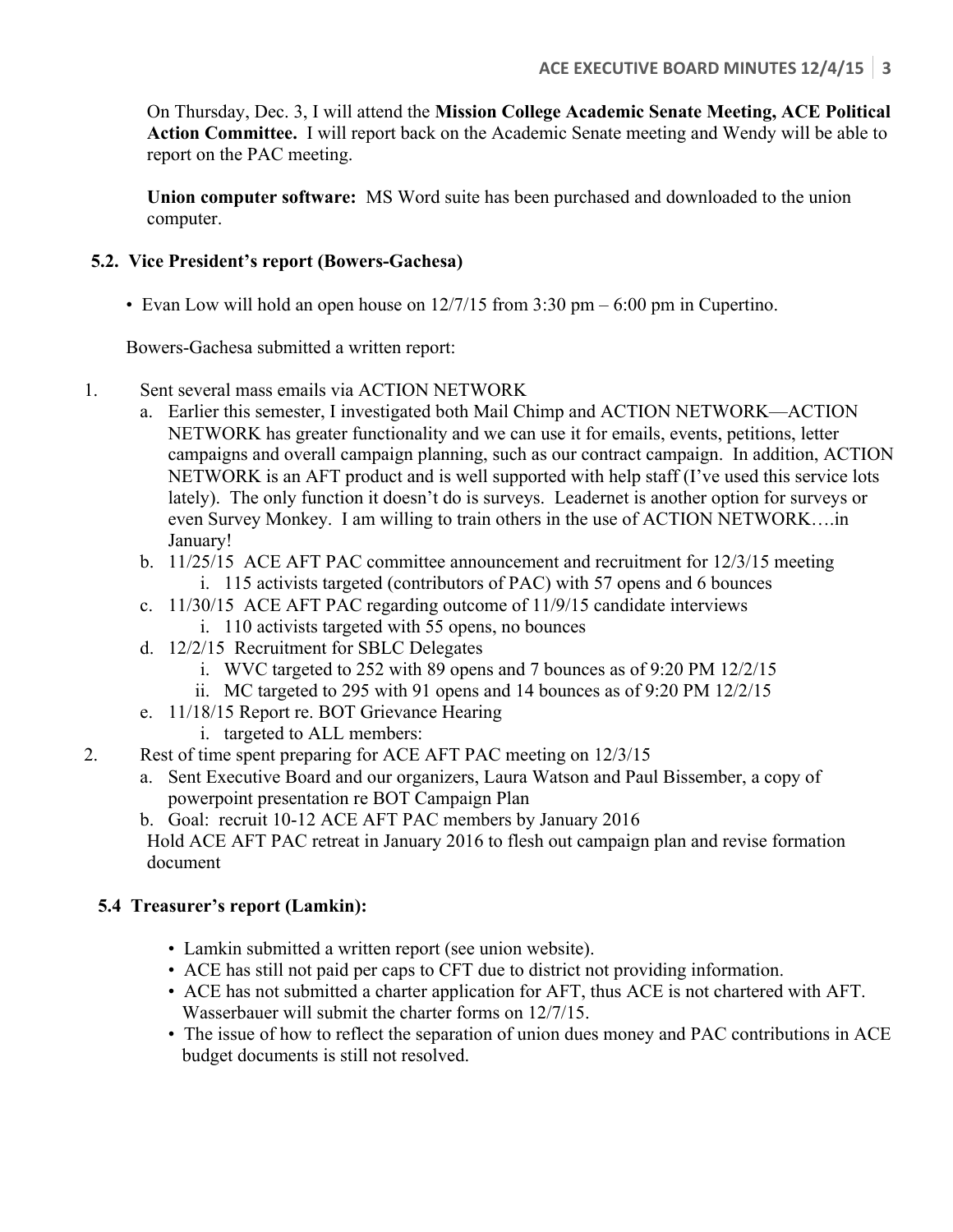# **5.5 Secretary's report (Hobbs):**

- Hobbs attended the Bylaws Committee that met on 11/23/15 and which will meet again on 12/17/15.
- Topics discussed in the bylaws committee: length of terms and selection processes of appointed union officers, union committee members, contract committee members, special committees, hired staff; fiscal control; definition of excused absences; election processes.
- Likely scenario of adopting the bylaws is that the Bylaws Committee will send their results to the eboard who will then send their recommendations to the Steward Council.

## **5.6 MC Grievance Officer's report (Hobbs**):

• The health and safety issue at MC with the recent installation of a private cell tower on MC property has resulted in a group of faculty members filing a grievance over this issue.

# **5.7 WVC Grievance Officer's report (Andrews):**

Andrews submitted a written report:

1. Faculty member discovered that District had unilaterally changed load of two classes thus underpaying this member for five years+. ACE successfully reached a satisfactory remedy of member grievance that was signed off on 11/30 resulting in retroactive pay for those five years.

2. Grievant filed to get full tenure without a "needs to improve." ACE successful in removing the "needs to improve" from tenure award. Awaiting Board approval. If no action taken by next Board meeting, ACE will move up the chain of command ASAP .

3. Successful grievance halted an evaluation from taking place for failing to follow contract procedures.

## **5.8 Field Representative's report (Hemenway):**

Hemenway submitted a written report:

- Long-Term Disability Grievance—the Board of Trustees is scheduled to render a decision at its December 8 meeting.
- Bargaining Committee/Negotiations—bargaining training is scheduled for Friday, 12/18, 3- 7pm at Mission College—RSVP to dhemenway@cft.org if you are interested. We will be working on a survey in the next couple of weeks and hope to use AFT's "Leadernet" to distribute.
- By-Laws Subcommittee—a big thank you to Rick Hobbs and Mel Pritchard, who have been making progress on a draft of some by-laws, and also to Greg Mostyn, who has joined the subcommittee. Our next meeting is Thursday Dec 17, 2pm-4pm, Panera on Stevens Creek in Cupertino.
- Upcoming CFT/AFT training/conference opportunities –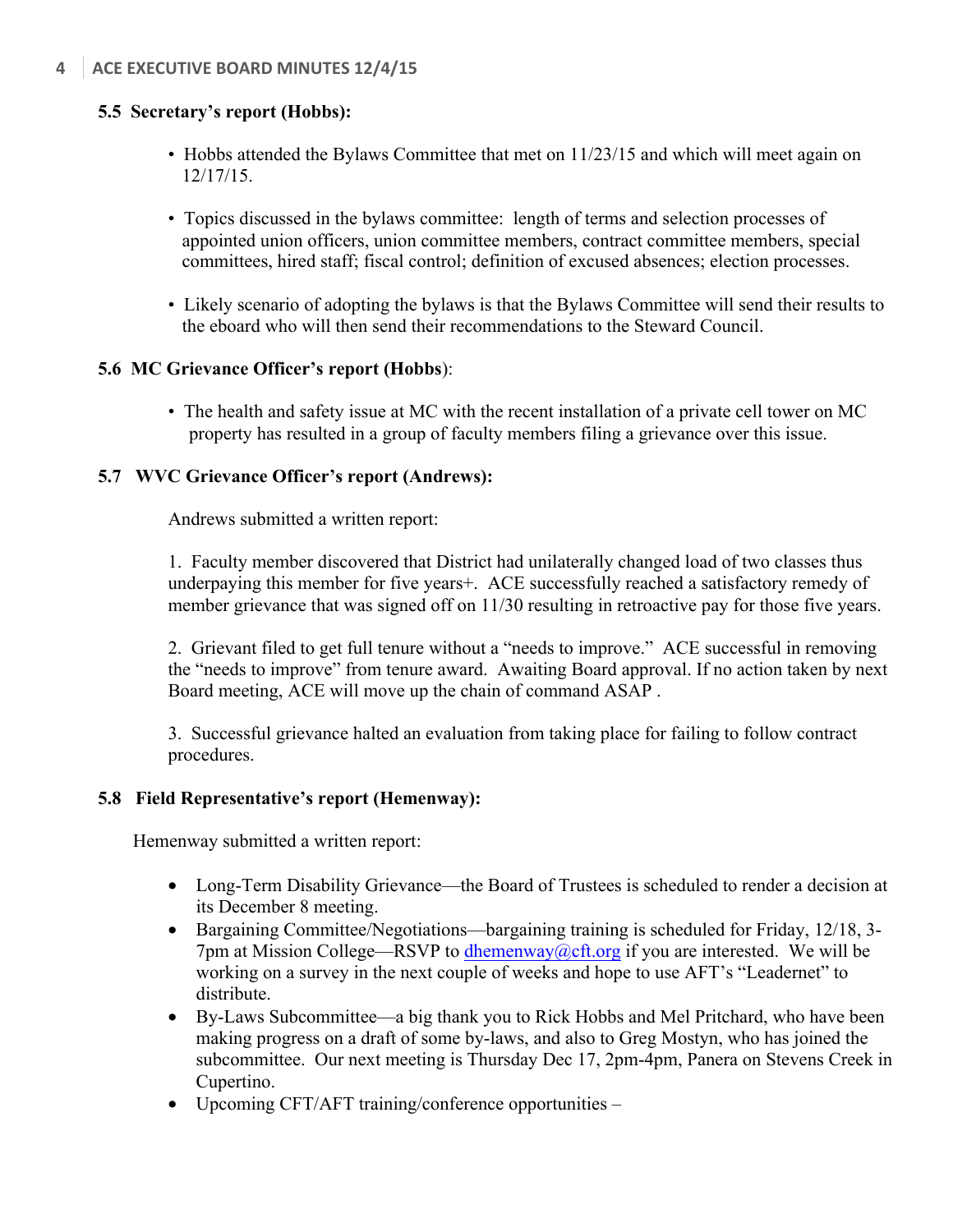- o Legal Rights Seminar http://cft.org/get-involved/training/legal-rights-training.html Friday, 1/22, 10am-3pm, Manhattan Beach Marriott (held immediately prior to CFT Council Meetings)
- o Leadership Conference http://cft.org/get-involved/training/leadership-conference.html 2/9-2/10, Sheraton Grand, Sacramento. The theme is "Politics and Policy Organizing Summit."

### **5.9 Negotiating Team's report (Hemenway/Davis):** no report

### **6. Appointments:**

**SBLC delegates:** ACE is entitled to 7 delegates on the council. The ACE president is automatically a delegate as per the ACE constitution. The suggestion was to appoint 4 delegates from MC and 2 others from WVC, in addition to the president. Four people from WVC and one person from MC have expressed interest so far. To get more possible candidates, a decision was made for Bowers-Gachesa to send out another email call for delegates, and the stewards to contact their constituents, with a deadline to respond by 12/17/15.

### **7. Action Items**

- **7.1 Nominate candidates for the local organizer position CFT Building Power campaign.** Alla Petrosyan was previously approached by CTF staff and agreed to be a candidate. No other people were nominated.
- **7.2 Flex day workshops:** Possible topics for Spring 2016 flex day workshops were: performance appraisals, associate faculty needs & support, load, health benefits. Related ideas: ACE meeting during lunch, social gathering at the end of flex day; associate faculty workshop during the semester. Board members at each college will come up with a flex day plan.
- **7.3 Performance Appraisal forms:** The appraisal forms were reviewed. The WVC AS discussed the current versions of the forms and gave feedback; the MC AS has not yet done so. There was discussion regarding the associate faculty self-evaluation form, but a decision was postponed. The new versions of forms 3c (Observation) and 6 (Appraisal Summary) were approved. (Davis/ Bowers-Gachesa. Approved 6-0-1).
- **7.4 Steward Council and Executive Board end-of-semester gathering**: Marina may try to organize an event.
- **7.5 Strategic planning retreat:** There was consensus to hold a retreat during the week of flex day for the eboard that will be separate from the steward training. A date will be selected at the 12/18/15 eboard meeting.

### **8. Old Busin**ess

**8.1 Finalize ACE budget and guidelines**. Until there is more time and more input regarding our potential expenses from committees, PAC, travel is established, adoption of a budget will be postponed and discussed at the strategic planning meeting.